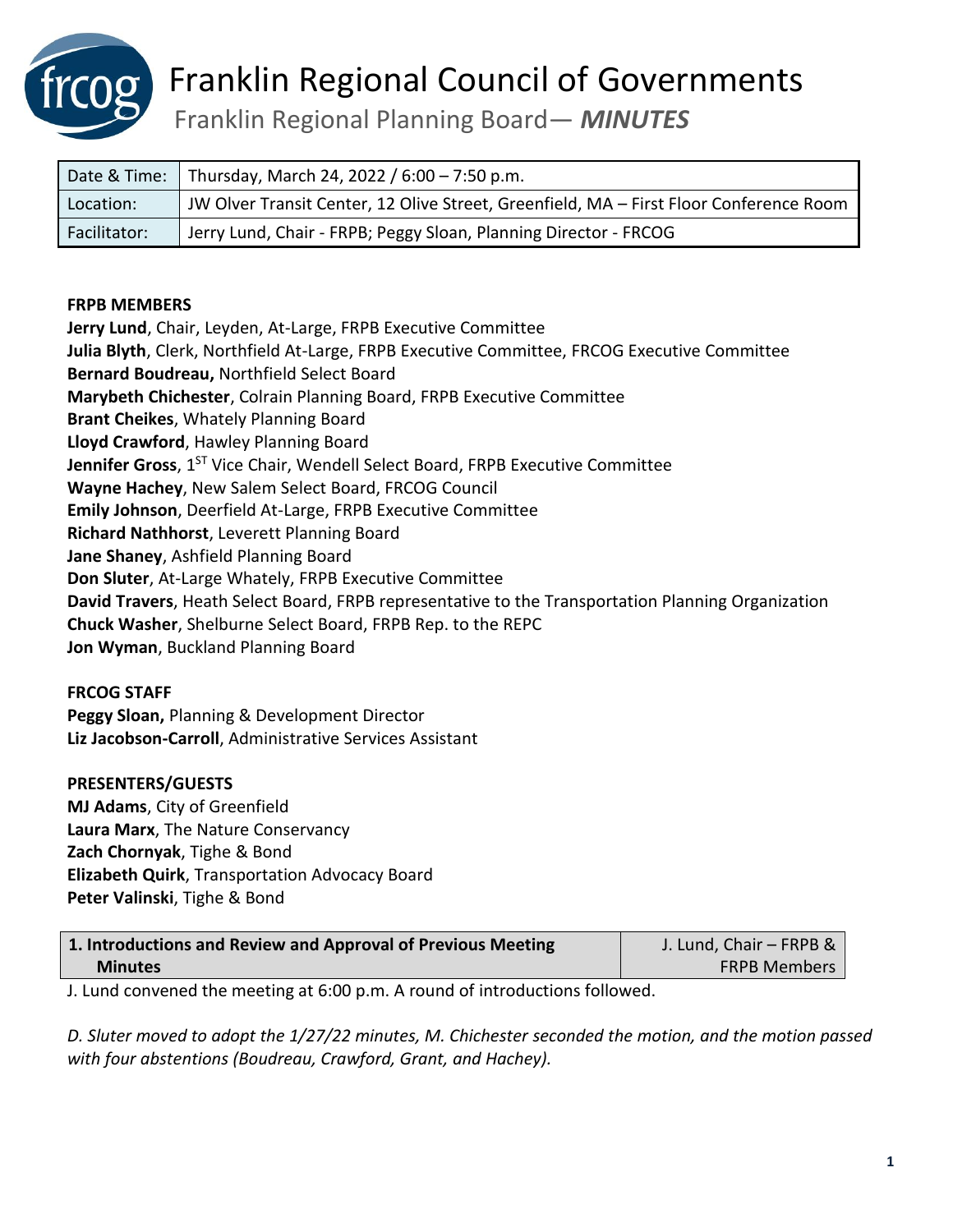## **2. Presentation on the Family Forest Carbon Pilot Program & Climate Resiliency Forestry Practices**

Marx began her presentation by emphasizing that "the forest didn't get us into this [climate] problem, and it's not going to get us out." Reducing emissions must be our top priority, but "drawing down" carbon through smart forestry practices is a complementary action, she continued, referencing the 'Reduce, Remove, Adapt' concept. Noting that TNC has recently compiled, edited and circulated a comprehensive list of smart-forestry guidelines, these include:

- keeping the forests we have avoid forest loss (this is of critical importance)
- growing new forests and trees reforestation, under planting climate-adapted trees, greening developed areas
- reducing stressors climate-informed forest access and forestry operations, remove invasive vegetation, protecting seedlings from deer, respond to disturbances
- passive management establish forest reserves, increase time between harvests
- active management/timber harvesting create gaps to promote regeneration, retain more carbon in a thinning, facilitate forest transition to better match future conditions

Addressing the cost of such efforts, Marx referenced landowners (in Heath, Ashfield, Chesterfield and Worthington) who have received grants, and cited several local towns' receipt of Municipal Vulnerability Program funding. We can't rely on grants alone, she added and then introduced the Family Forest Carbon Program (FFCP).

The FFCP Northeast Pilot program is being launched by TNC and the American Forest Foundation in 18 counties in New York and Vermont as well as the four western counties of MA in April 2022. It will fund four smart-forestry resiliency practices: establish reserves/delay harvest, and create gaps to promote regeneration/retain more carbon in a thinning. Eligibility requires 30 or more acres of northern hardwood forest in private ownership which have no conservation restrictions that would preclude harvesting. Landowners contract to participate in either of two practices – Grow Older Forests (the no-cut option) or Enhance Your Woodland (harvest is an option) – for 20 years, at no cost, and receive annual payments for proven carbon storage increases calculated using US Forest Service data. Marx emphasized the importance of S.1880 and state funding to promote other smart-forestry practices to increase resiliency not included in the FCCP.

Discussion topics included Chapter 61, Forest Stewardship Plans with a climate component recently developed by DCR, the involvement of foresters and the Franklin Land Trust in developing climate resiliency forestry practices and landowner options. Other topics discussed included the potential for the program to drive harvesting of wood products to less sustainably managed forests, and the lack of a regulatory market. The climate change impact of New England forests becoming increasingly more like those of the mid-Atlantic was also noted.

# **3. Presentation and Discussion on the Franklin County Public Water and Wastewater Study**

Z. Chornyak, PE/Senior Project Manager & P. Valinski, PE/Vice President – Tighe & Bond

Chornyak and Valinski presented Tighe & Bond's (T&B) nearly-completed study that evaluated the needs of existing public water and wastewater systems in roughly half of the towns of the county, and evaluated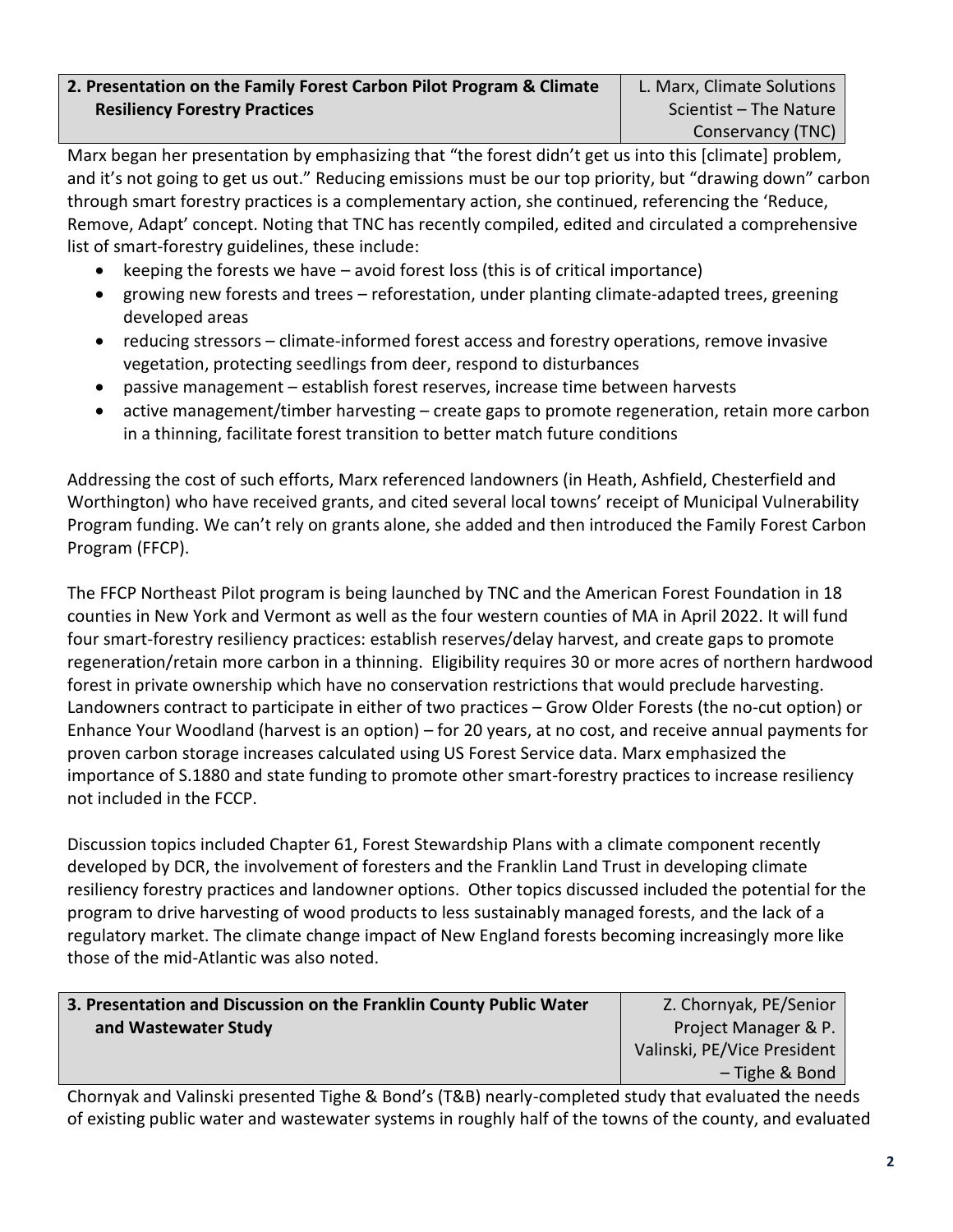the potential for developing new systems in three other county towns/village centers (3 public water and 3 public sewer). The project included, for the existing systems, assessing preparedness for climate change impacts, providing recommendations and cost estimates for needed improvements, developing GIS mapping, and identifying potential capital funding sources. The mapping component, a significant aspect of the project, involved gathering information from online sources, paper files, and operator interviews from all 26 towns into a consistent GIS format. T&B assessed the cost of addressing current needs of the existing water systems to be approximately \$120 million, and of the existing sewer systems to be approximately \$160 million over a 20 year study period. Also presented were requirements for these wastewater systems to have DEP-related asset management/capital improvement plans, sewer rate studies, lab QA/QC procedures, O&M manuals, SSO reporting documents, and I/I investigative and corrective work. Chornyak also presented water system requirements including DEP-related asset management/capital improvement plans, water rate studies, O&M manuals, Emergency Response Plan and Source Water Protection Plan updates, and Annual Consumer Confidence Reporting. Recent DEP requirements also require systems to conduct staffing analysis, Chornyak noted. Chornyak provided specific examples of the infrastructure needs for both large (Greenfield) and small (Shelburne Falls) water and wastewater systems.

Valinski outlined the evaluation conducted for three new sewer systems (in Bernardston, Colrain and Conway), and for three new public water systems (in Erving, Charlemont and Conway). The proposals for sewer systems built on feasibility work done in recent years by those towns. Similarly, the proposals for water systems also build on earlier geologic mapping and analysis. Valinski listed numerous potential funding sources, for systems of both types, from the state (DEP and One Stop Program) and federal (USDA, USEPA, US Dept. of HUD) programs. Discussion topics included limited land availability; connecting to neighboring towns' infrastructure; pairing with affordable housing projects to enhance funding opportunities; the process for Select Boards to form feasibility committees; and mutual aid/regionalization agreements regarding staffing, among others.

| 4. FERC Update on Northfield Mountain Pumped Storage | P. Sloan, Planning Director |
|------------------------------------------------------|-----------------------------|
| <b>Hydroelectric Facility</b>                        | $-$ FRCOG                   |
|                                                      |                             |

Sloan summarized FRCOG's involvement in the negotiations related to recreational assets to be implemented by FirstLight as part of the license renewal process. She indicated that the FRCOG Executive Committee has decided to sign the licensing Agreement in Principle (AIP) for the recreational facilities, but that there is much more work to be done to address water flow and erosion issues. FRCOG staff will provide additional information on the recreational AIP at the next meeting.

| 5. Other topics not reasonably anticipated 48 hours in advance of the | J. Lund, Chair -- FRPB |
|-----------------------------------------------------------------------|------------------------|
| meeting / Adjourn / Public Comment                                    |                        |

*Cheikes moved to adjourn the meeting, Travers seconded the motion. The meeting adjourned at 7:50 PM.*

Documents Distributed / Presentations Viewed:

- Agenda
- FRPB Minutes, January 27, 2022 DRAFT
- Climate-smart forestry and the Family Forest Carbon Program, The Nature Conservancy, March 24, 2022
- Water & Wastewater Study Services, Tighe & Bond, March 24, 2022